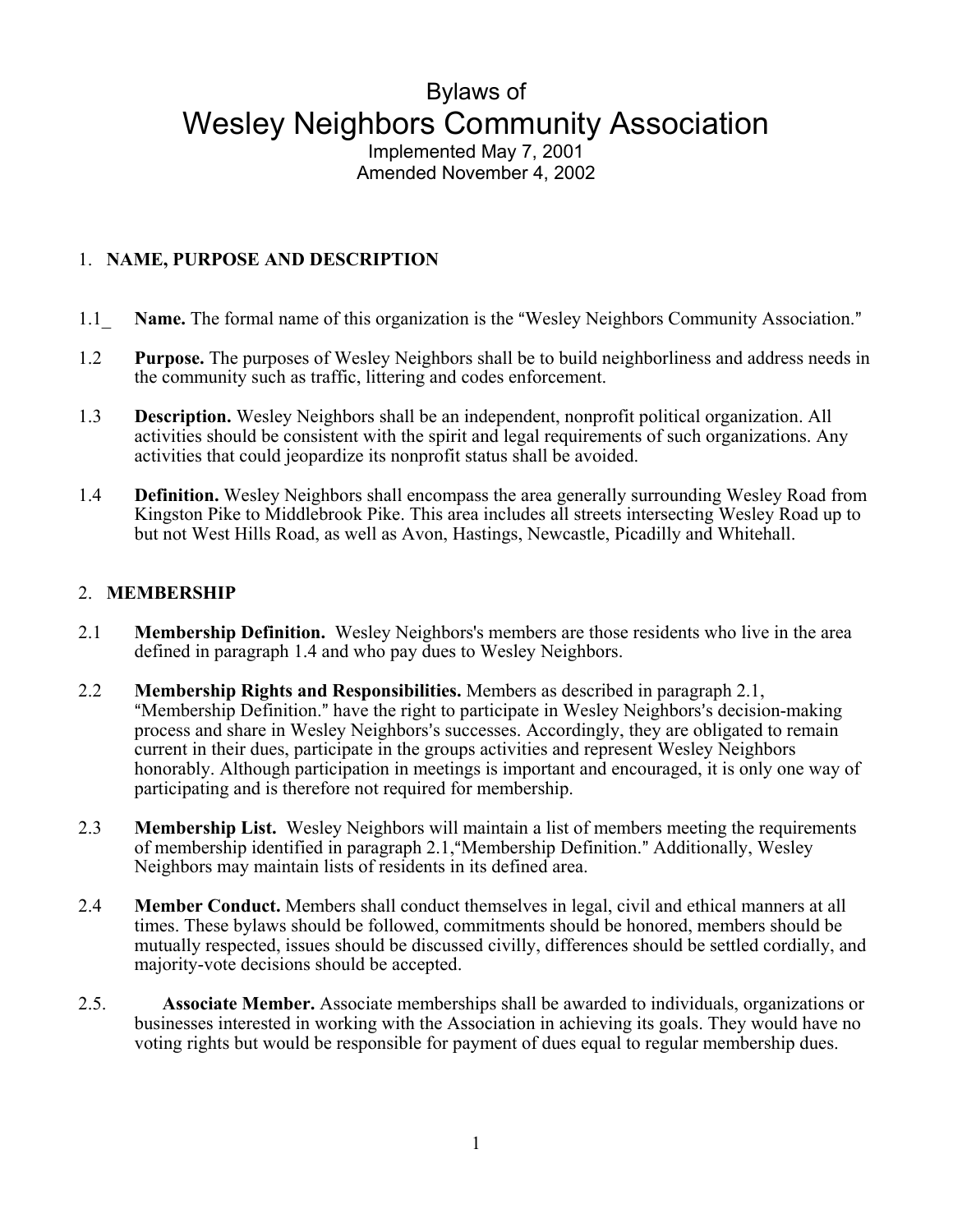2.6. **Honorary Member.** Honorary membership shall be awarded to individuals outside the community in recognition of their service or aid in achieving goals of the Association. This would not confer any voting rights or obligation for any payment of dues.

## 3. **STRUCTURE**

- 3.1 **Leadership.** The leadership of Wesley Neighbors shall comprise a president, one or more vice presidents as needed, a secretary and a treasurer. These officers shall be elected by members at Wesley Neighbor's annual election meeting in May, and they serve a one-year term. The election procedure is described in section 7 of these bylaws.
- 3.2 **Leadership Duties, Responsibilities and Authorities.** The duties, responsibilities and authorities of the elected leaders are as follows.
	- 3.2.1 **President.** The president is Wesley Neighbors's chief executive officer and therefore its overall leader. The president's duties include the following: Fostering positive attitudes and ongoing support from members; scheduling, preparing and conducting meetings; representing the precinct to other people and entities; issuing official Wesley Neighbors documents; signing checks; establishing and overseeing committees; acting in crises when calling meetings is not feasible; carrying out decisions of the executive committee; and developing future precinct leaders.
	- 3.2.2. **Vice President(s).** Vice president(s) assist the president with leadership duties as needed. They carry out the duties of the president when the president is unable to do so. Inabilities to fulfill duties include illness, business trips, vacations and other scheduling conflicts.
	- 3.2.3. **Secretary.** The secretary's duties include: Maintaining Wesley Neighbors's official records; maintaining records of official meetings; recording and distributing meeting minutes; and distributing notices of upcoming scheduled and called meetings.
	- 3.2.4 **Treasurer.** The treasurer's duties include: Keeping Wesley Neighbors's financial records, collecting its dues and other income; preparing and filing necessary tax documents; writing checks for authorized payments; and reporting Wesley Neighbors's financial activities and current financial status to Wesley Neighbors's members.
	- 3.2.5. **Responsibilities.** Each officer shall exercise the necessary responsibility to perform appropriate duties, and each officer shall be accountable to the members for execution of duties and acceptance of responsibilities.
	- 3.2.6. **Authorities.** Officers are authorized to decide typical operational matters. Public policies must be decided by a vote of Wesley Neighbors members at an open meeting. Individual officers have the authority needed for fulfilling respective responsibilities. Each officer may delegate relevant duties and authorities to assistants and committees, but the responsibilities for fulfilling these duties remain theirs. The responsibilities of these top positions are serious and should be taken seriously. Any officer who fails to execute the described and normally expected duties and responsibilities of the office or who abuse their authorities can be removed by members under procedures delineated in paragraph 3.3.
- 3.3. **Removal.** Members can be removed for cause from offices and committees by majority vote of a quorum of elected officers, delegates and alternates. Cause for removal includes illegal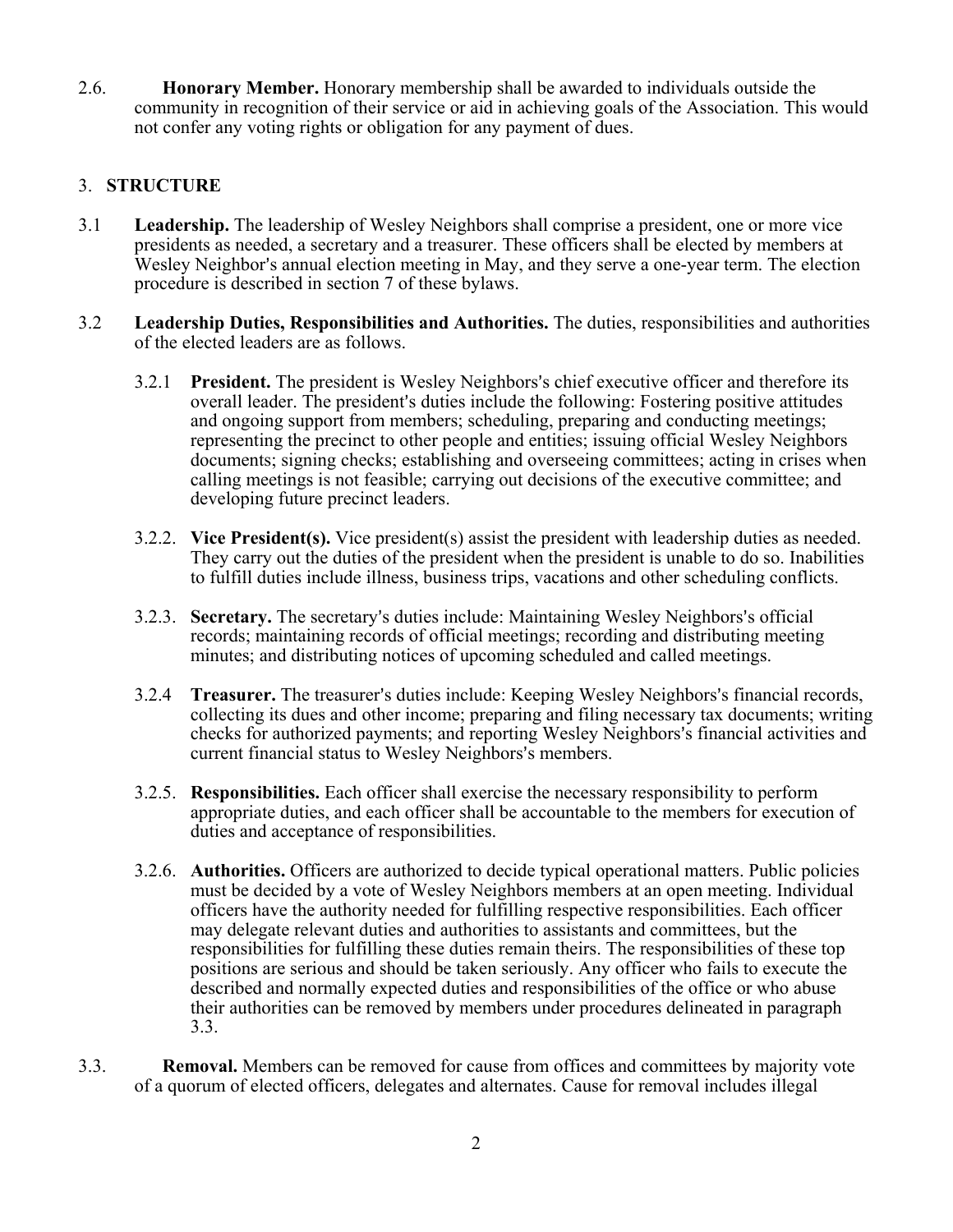activities, violations of civil and ethics codes, breaches of these bylaws, and failure to participate in Wesley Neighbors's activities. Members should be encouraged to meet their membership obligations first, asked to resign as a second step, and removed as a last resort. Due process shall always be provided to all members.

3.4. **Vacancies.** Wesley Neighbors shall not be allowed to fail if any officer is unable or unwilling to fulfill duties and responsibilities. Vacancies in Wesley Neighbors's structure can be filled by a majority vote of a quorum of members. These vacancies can be filled at regularly scheduled meetings or at duly warranted called meetings. If the presidentship is vacated, the vice presidents shall call a timely meeting for the purpose of filling the vacancy. The vacancies can be filled by candidates announcing their desire to fill the positions. In lieu of volunteers, the officers can fill vacancies by the recruitment. Because the purpose is to ensure continued operation of the organization and smooth transfer of power, every effort shall be made to fill vacancies quickly and amicably.

#### 4. **FINANCE**

- 4.1 **Income.** Wesley Neighbors shall raise funds for operations and other relevant purposes through collection of membership dues and legal fund-raising activities.
- 4.2. **Dues.** Dues of \$10 annually shall be collected from members to cover normal operating expenses such as photocopies, postage, refreshments for meetings and applicable fees.
- 4.3 **Fund Raising.** Wesley Neighbors may raise funds other than dues within legal requirements and limits to cover normal operating expenses. Typical fund-raising activities include dinners, sales of merchandise and special events. Wesley Neighbors shall not raise funds on behalf of other people or groups, but it may donate surplus funds to others such as local schools, libraries and civic groups. The use of these fund-raising methods shall be in addition to the collection of membership dues.

### 5. **ACTIVITIES**

- 5.1. **Meetings.** Wesley Neighbors shall have monthly meetings for conducting its business, informing its members and facilitating its success.
- 5.2. **Meeting Schedules.** Wesley Neighbors's regular meetings shall be held monthly unless justified and specifically excepted. Justifications for changes of meeting schedules include holidays on routine meeting dates, urgent decisions that cannot wait for routine meetings, and uncontrollable events that preclude meetings, such as inclement weather.
- 5.3. **Conduct of Meetings.** Meetings will generally have three parts: (1) Programs of guest speakers, (2) monthly business, (3) and relevant discussions. Business portions will be conducted in accordance with Roberts Rules of Order. These rules may be suspended for a specified period at the discretion of the majority of those present at a given meeting.
- 5.4. **Notification.** Notices of official meetings shall be provided to members in advance. Acceptable announcements include written notices distributed by mail or by hand, telephone calls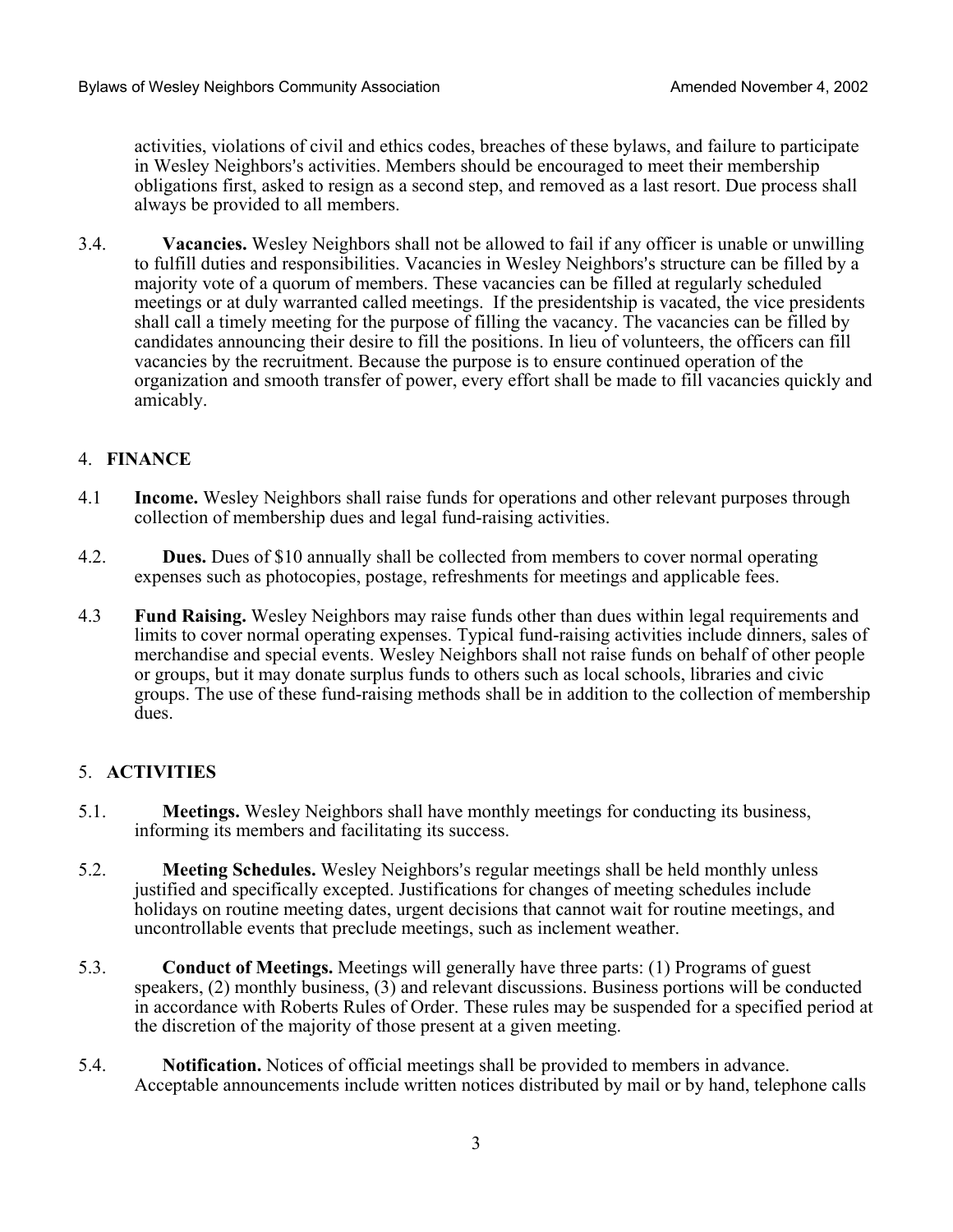(including voice-mail messages), and e-mails. The announced scheduling of routinely held meetings shall be considered notice of such meetings, and reminders of these meetings may be sent. Because the purpose of notice is to encourage participation in the meetings, due effort shall be made to reasonably ensure receipt of required and reminder notices.

- 5.5. **Decision Making.** Decisions of the executive committee shall be made by a majority vote of the quorum present.
- 5.6. **Quorum.** To ensure the integrity of Wesley Neighbors's decisions, a quorum of 25 percent of the members and 50 percent of the officers must be present for any decision to be binding. No proxies will be allowed.

### 6. **STANDING AND AD HOC COMMITTEES**

- 6.1. **Establishment of Committees.** Wesley Neighbors shall establish standing and ad hoc committees to ensure achievement of the precinct's mission. Standing committees authorized under these bylaws are summarized in subsequent paragraphs. Ad hoc committees can be commissioned as needed.
- 6.2. **Standing Committees.** The following standing committees are established by these bylaws. Other standing committees may be established and any of these committees may be eliminated by amendment as explained in paragraph 9.
- 6.3. **Ad Hoc Committees.** Special committees may be established by the executive committee as needed for specific objectives not addressed by the standing committees. The specific objectives and durations of ad hoc committees should be defined.
- 6.4. **Committee Management.** Each committee will operate within these bylaws and its respective committee charter. Committee chairs and members must be Wesley Neighbors members as described in paragraph 2.1, "Membership Definition." Because committees are Wesley Neighbors's primary means of accomplishing its missions and involving more people in its activities, participation in committees is strongly encouraged. Members are encouraged to join committees and actively participate in their committee's activities, and committee chairs are encouraged to distribute the duties among the members.

### 7. **ELECTIONS OF OFFICERS AND EXECUTIVE COMMITTEE MEMBERS**

- 7.1. **Election Cycle.** Officers, delegates and alternates are elected annually at an election meeting.
- 7.2. **Elective Procedure.** Wesley Neighbors will elect its officers and executive committee members as follows.
	- 7.2.1. A nominating committee as explained in paragraph 7.3. will develop and propose a slate of candidates who are Wesley Neighbors members at the reorganization meeting.
	- 7.2.2. The slate may be amended by vote of the majority of those present at the meeting